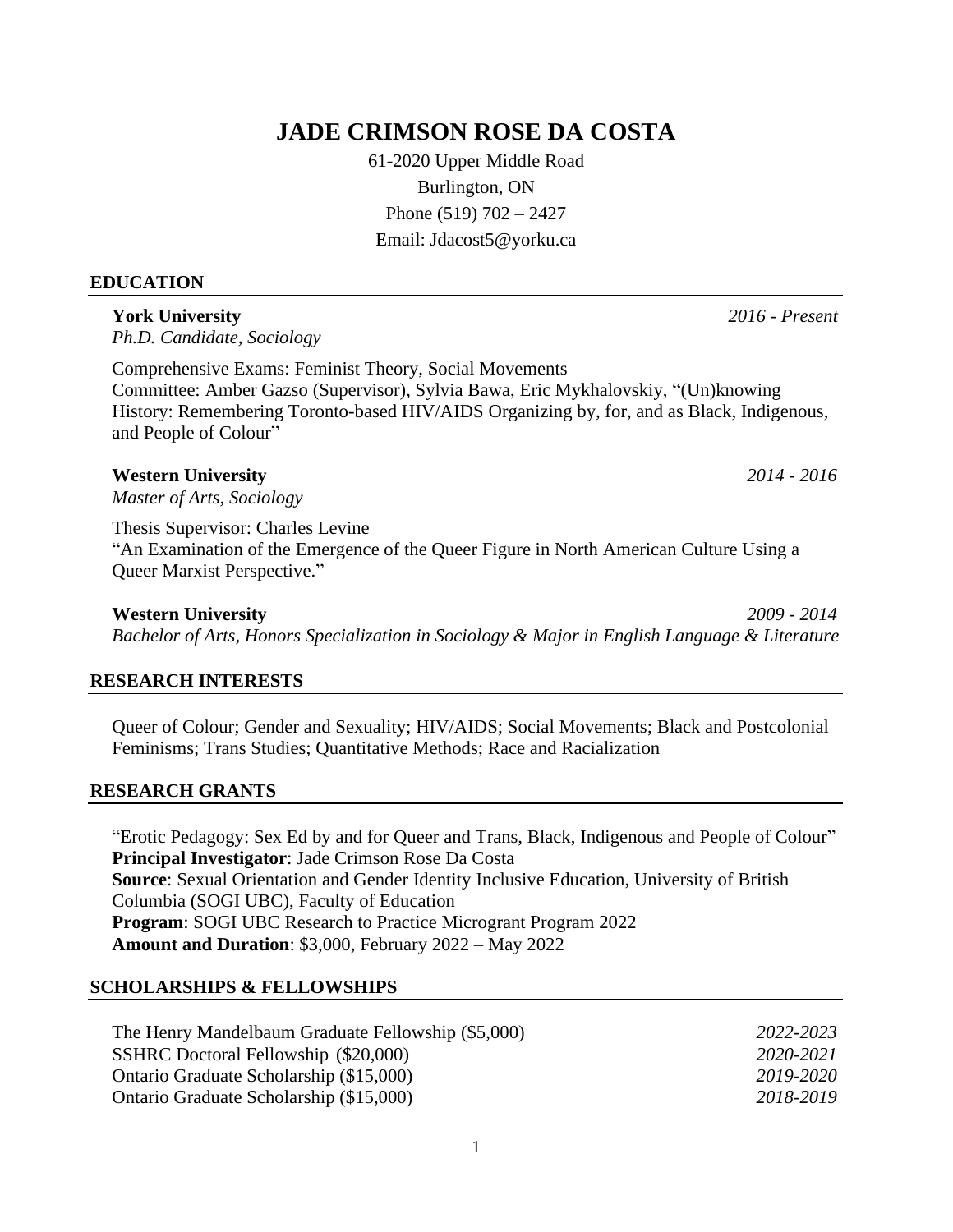| York Graduate Scholarship (\$3,000)                                                                                   | 2016-2017        |
|-----------------------------------------------------------------------------------------------------------------------|------------------|
| The Western Scholarship of Distinction (\$1000)                                                                       | 2009-2010        |
| <b>COMMUNITY GRANTS</b>                                                                                               |                  |
| MAZON Canada: A Jewish Response to Hunger (\$3,000)                                                                   | 2021-2022        |
| Community Food Centre Canada's Good Food Access Fund (\$50,000)                                                       | 2020 - 2021      |
| TELUS Friendly Future Foundation (\$20,000)                                                                           | 2020-2021        |
| United Way Local Love Fund (\$10,000)                                                                                 | <i>July</i> 2020 |
| FoodShare's Emergency Good Food Box initiative (\$6,500)                                                              | 2020-2021        |
| <b>ACADEMIC AWARDS</b>                                                                                                |                  |
| The Best Article published in the Journal of Canadian Studies<br>Canadian Studies Network/Réseau d'études canadiennes | 2021             |
| <b>John O'Neill Teaching Award</b>                                                                                    | 2019             |
| York University                                                                                                       |                  |
| <b>Graduate Student Teaching Award</b>                                                                                | 2016             |

### **REFERRED ARTICLES**

- **Da Costa, J**. (2022). "Monstrous Awakenings: Queer Necropolitics in Vivek Shraya and Ness Lee's *Death Threat*." *Feminist Theory*, 1-29. [doi.org/10.1177/14647001221085944](https://doi.org/10.1177/14647001221085944)
- **Da Costa, J.** (2021). "Pride Parades in Queer Times: Disrupting Time, Norms, and Nationhood in Canada." *Journal of Canadian Studies*, 54(2-3):434–458. DOI: 10.3138/jcs-2020-0045
- **Da Costa, J.** (2019). Binge-Watching: Self-Care or Self-Harm? Understanding the Health Subjectivities of Binge-Watchers. *Journal of Health Psychology*, 1 - 13. doi[:10.1177/1359105319877231](https://doi.org/10.1177/1359105319877231)
- **Da Costa, J.** (2019). "Binge-Watching: A Life Course Perspective." *Journal of Social Thought* 3(1). Available at: [https://ojs.lib.uwo.ca/index.php/jst/index.](https://ojs.lib.uwo.ca/index.php/jst/index)

#### **REFERRED CHAPTERS**

- **Da Costa, J.** (2022). "Becoming Sisters, Becoming Free: Black Feminism, Sisterhood, and Social Justice." Pp. 19 – 36 in Davis, D.J., Davis-Maye, D., Jones, T.B., & Andrew, J. (eds.) *Black Sisterhoods: Paradigms and Praxis.* Demeter Press.
- **Da Costa, J**. (2021). "Plastic Encounters: COVID-19 and (De)Racialisation in Canada." Pp. 201– 217 in Kouba, P., Malabou, C., Swain, D., & Urban, P. (Eds.) *Unchaining*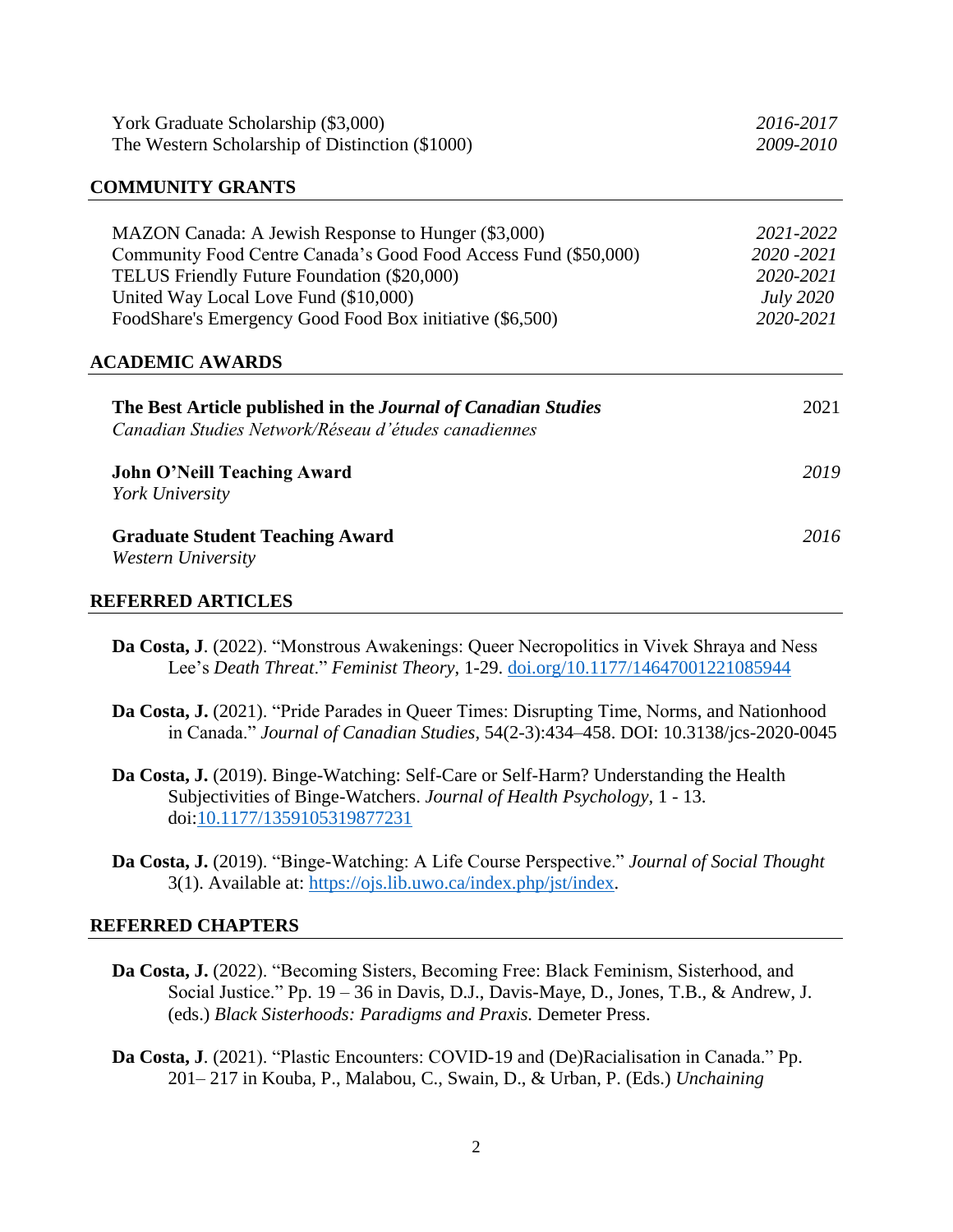*Solidarity On Mutual Aid and Anarchism with Catherine Malabou*. Lanham, Md: Rowman & Littlefield.

**Da Costa, J.** (2021). "The 'New' White Feminism: Trans-Exclusionary Radical Feminism and the Problem of Biological Determinism in Western Feminist Theory." Pp. 317 – 334 in Carter, K. & Brunton, J. (eds.) *TransNarratives: Scholarly and Creative Works on Transgender Experience*. Toronto: Women's Press.

#### **REFERRED CREATIVE OUTPUTS**

- **Da Costa, J**. (Forthcoming). "White Rage and the Un/white Other." *Re:Locations; Journal of the Asia and Pacific World*.
- **Da Costa, J**. (2021). "Motherland." *Re:locations: Journal of the Asia and Pacific World*. Available at:<https://relocationsutoronto.wordpress.com/2021/01/25/motherland/>
- **Da Costa, J.** (2020). "Interesting." *Feminist Review*, 126: 148 150. <https://doi.org/10.1177/0141778920911946>

#### **MANUSCRIPTS UNDER REVIEW & WORKING PAPERS**

- **Da Costa, J.** (Under Review). "Plastic Findings: PostCOVID and the Cooptation of Mutual Aid in Canada." *Studies in Social Justice*.
- **Da Costa, J**., Peters, K, & Carranza-Hernandez, G. (Under Review). "Thinking Differently: A Comparative Standpoint Analysis of Vivek Shraya's *I'm Afraid of Men*." *Hypatia: A Journal of Feminist Philosophy*.
- **Da Costa, J**. (Under Review). "Theory is a Luxury: Poetizing Gender and Sexuality Studies Beyond Whiteness." *Canadian Literature: A Quarterly of Criticism and Review.*
- **Da Costa, J**. (Submitted). "#ArchivingActivism: A Case for and Against Instagram." In Rigney, A. & Salerno, D. (Eds.) *Archiving Activism in the Digital Age*.
- **Da Costa, J**. (Submitted). Doing Engaged Pedagogy within the Neoliberal University. In Butler, M.L., Davis-McElligatt, J., & Feifer, M (Eds.) *Transgressive Teaching & Learning: Critical Essays on bell hooks' Engaged Pedagogy*.
- **Da Costa, J**., Sookpaiboon, S, & Areguy, F. (Submitted). "Learning out of Place: Rethinking Space, Affect, and Whiteness in Academia." *Society & Space*.

#### **POETRY AUTHOR**

- **Da Costa, J.** (Submitted). "Airwaves." *The Uncoiled Magazine*, Issue 3.
- **Da Costa, J.** (Submitted). "Mixed." *Orangepeel Literary Magazine*, Issue 3.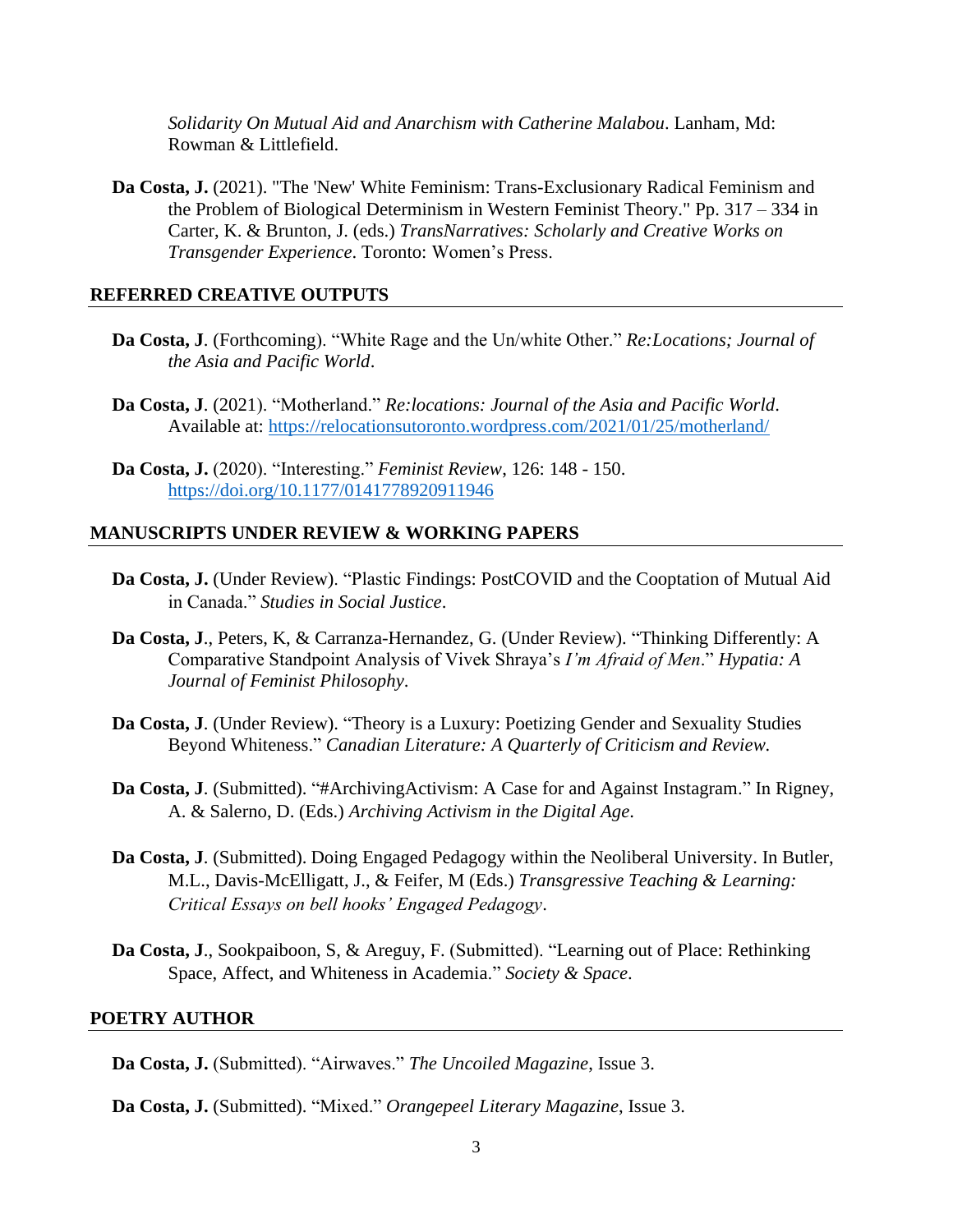- **Da Costa, J.** (2020). "History", "Colourblind" and "To the person." In Carlos Steward (ed.) *The Sixty-Four Best Poets of 2019*. Black Mountain Press.
- **Da Costa, J. (**2020). "Surviv/or/ing Desire" and "Biracial Exogamy." *HerWords*, Issue 2.
- **Da Costa, J**. (2019). "ben" and "Friendship." Featured poet in *The Halcyone*, 1(4), 6-7, 32.
- **Da Costa, J.** (2019). "The Good Guy." *Laurels & Bells Literary Journal*, Issue 1. Available at: <https://ellielamothe.wixsite.com/laurelsandbells/jade-crimson-rose-da-costa>

#### **SELECT EDUCATIONAL VIDEOS**

- **Da Costa, J**. (2019). Is Reverse Racism Real? *Youtube*. Available at: [https://youtu.be/J](https://youtu.be/J-tameY9I70)[tameY9I70](https://youtu.be/J-tameY9I70)
- **Da Costa, J**. (2019). What is Social and Cultural Capital? *Youtube*. Available at: <https://www.youtube.com/watch?v=DqUvxEqVC-0>
- **Da Costa, J.** (2019). What is Heteronormativity and Homonormativity? *Youtube*. Available at: <https://www.youtube.com/watch?v=2Lefd5TMMzQ>
- **Da Costa, J.** (2019). What is Islamophobia? *Youtube*. Available at: <https://www.youtube.com/watch?v=nILgjvwR1QU>
- **Da Costa, J**. (2019). Ashton Kutcher: Feminist Hero or White Saviour? | Anti-Trafficking. *Youtube*. Available at:<https://www.youtube.com/watch?v=IIBFXw6s8ZE>
- **Da Costa, J**. (2019). What is Autonomist Marxism? *Youtube*. Available at: <https://www.youtube.com/watch?v=Yuf70Hartc4>
- **Da Costa, J**. (2018). What is Trans-Exclusionary Radical Feminism (TERF)? *Youtube*. Available at:<https://www.youtube.com/watch?v=gU6d3Gzp65w>
- **Da Costa, J**. (2016). 6 Ways to know if you are a White Feminist. *Youtube*. Available at: <https://www.youtube.com/watch?v=SoD5z4TP0n4>
- **Da Costa, J**. (2015). Marxism Crash Course: 5 Types of Alienation. Youtube. Available at: <https://www.youtube.com/watch?v=cmcUcHZciFM>
- **Da Costa, J**. (2015). What is McDonaldization? *Youtube*. Available at: <https://www.youtube.com/watch?v=xwvL6XDq0BQ>
- **Da Costa, J**. (2015). Bisexuality In North American Media. *Youtube*. Available at: <https://www.youtube.com/watch?v=sX5iBUbT1do>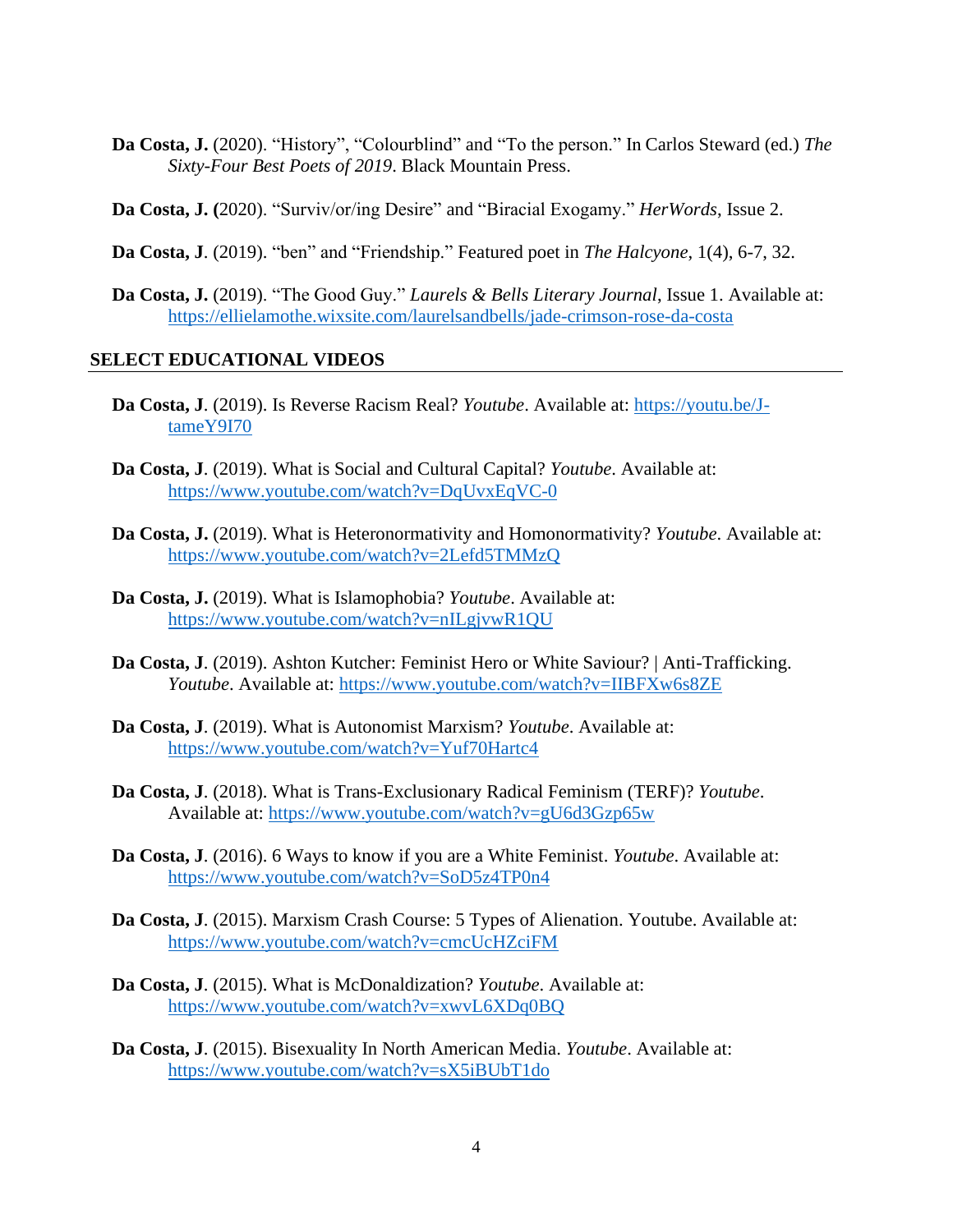### **REFERRED CONFERENCE PRESENTATIONS**

- Da Costa, J. (2022). "Beyond the Archive: Affective Memory and the Deimperialization of AIDS Activism." Archives and Emotions, virtual conference, October.
- **Da Costa, J.** (2022). "A Political Activist Ethnography of Tkaronto-Based Food Justice Responses to COVID-19." Society for the Study of Social Problems Global Outreach Conference, Virtual, May.
- Da Costa, J. (2022). "Learning out of Place: Rethinking Space, Affect, and Whiteness in Academia." Engaged: Reimaging Ties Between Society, Place & Environment. The University of Guelph (virtual conference), April.
- Da Costa, J. (2022). "The Periphery Within: How Canada Biomedicalized HIV Prevention by Forgetting Racialized and Indigenous People." Reactions to HIV/AIDS since the 1980s: Transnational and comparative history perspectives. University of St Andrews, August.
- Da Costa, J. (2022). "Theory is a Luxury: Poetizing Queer and Trans Studies Beyond the White Canon." The Sexuality Studies Association's Annual Conference, virtual, May.
- **Da Costa, J.** (2022). "Plastic Findings: PostCOVID and the Cooptation of Mutual Aid in Canada." *Medusa Conference*, University of Toronto (virtual), March.
- **Da Costa, J.** (2021). "Monstrous Awakenings: Queer Necropolitics in Vivek Shraya and Ness Lee's *Death Threat*." The Sexuality Studies Association's Annual Conference, virtual conference, June**.**
- **Da Costa, J.** (2021). "Plastic encounters: COVID-19 and the (de)racialization of life in Canada." Annual Meeting of the Canadian Sociological Association, University of Alberta (virtual), June. (Declined in solidarity with the Black Canadian Studies Association).
- **Da Costa, J.** (2021). "The "New" White Feminism: Trans-Exclusionary Radical Feminism and the Problem of Biological Determinism in Western Feminist Theory." The 5<sup>th</sup> International Sociological Association Forum of Sociology, Porto Alegre, Brazil, virtual conference, February.
- **Da Costa, J.** (2021). "Binge-Watching: Self-Care or Self-Harm? Understanding the Health Subjectivities of Binge-Watchers." The 5<sup>th</sup> International Sociological Association Forum of Sociology, Porto Alegre, Brazil, February.
- **Da Costa, J**, Peters, K., & Carranza-Hernandez, G. (2020). "Thinking Differently: A Comparative Standpoint Analysis of Vivek Shraya's *I'm Afraid of Men*." Annual Meeting of the Canadian Sociological Association Conference, London, ON, June. (Conference canceled for COVID-19)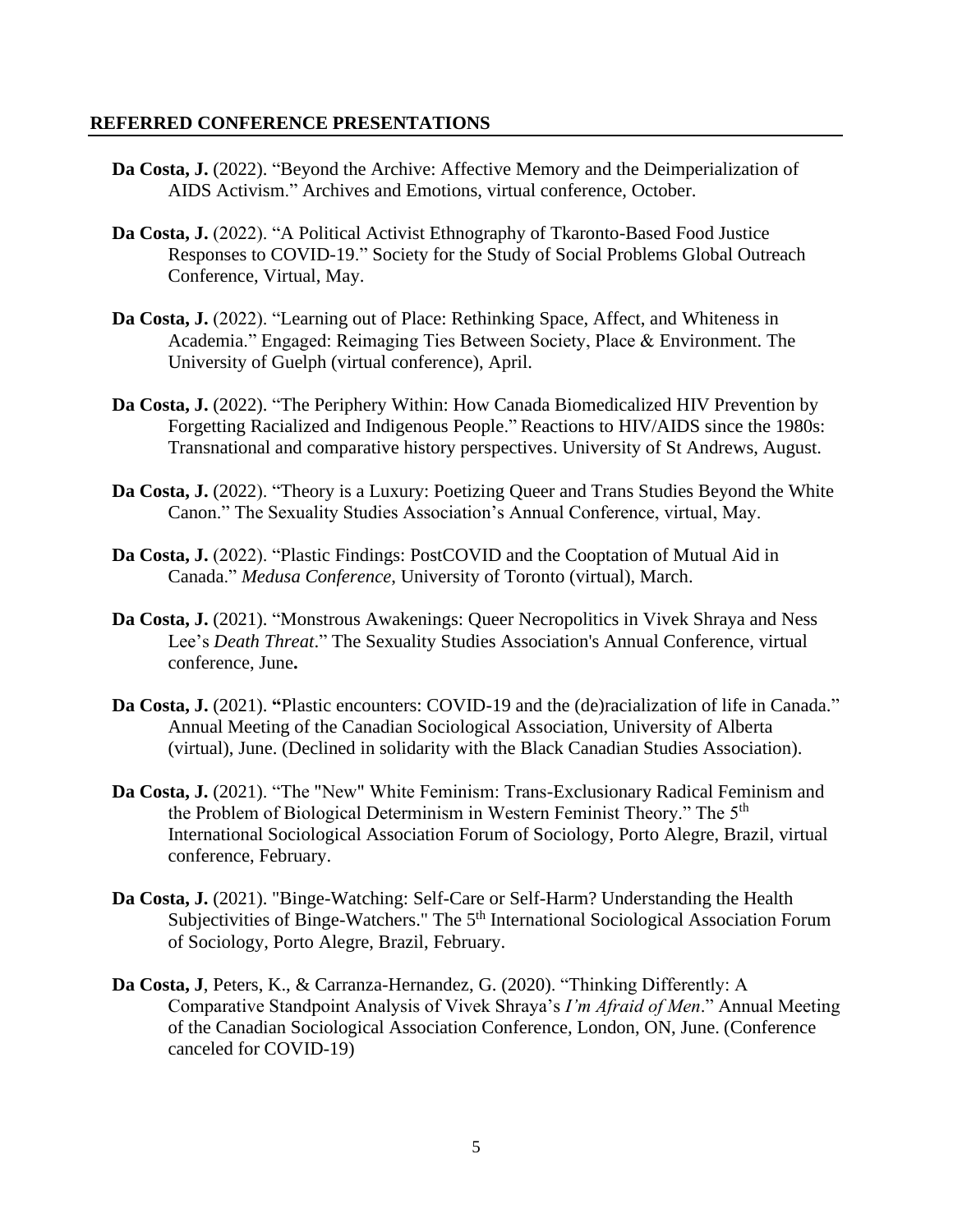- **Da Costa, J**, Areguy, F., & Sookpaiboon, S. (2020). "(Un)Learning Whiteness in Academia: Resistance Strategies among Racialized Students." Annual Meeting of the Canadian Sociological Association Conference, London, ON, June. (Canceled for COVID)
- **Da Costa, J. (**2020). "Pride Parades in Queer Times: Disrupting the Chrononormative Temporalization of Homonationalism in Canada." The Sexuality Studies Association's Annual Conference, London, ON, June. (Conference canceled for COVID-19)
- **Da Costa, J.** (2019). "Remembering AIDS Action, *Now*: Towards a Historical Memory of AIDS-based Toronto Organizing During the late 1980s and Early 1990s." The Sexuality Studies Association's 7th Annual Conference, Vancouver, ON, June.
- **Da Costa, J.** (2019). "Moving Away from Racist Sisters and Towards Social Justice: The Relationship between Sisterhood and Black feminism." Annual Meeting of the Canadian Sociological Association Conference, Vancouver, ON, June.
- **Da Costa, J**. (2019). "Confronting Assimilationist Politics and Reimagining Queer Futures: Tactics for Disrupting Narratives of Queer Progress". The Sexuality Studies Association's 7th Annual Conference, Vancouver, ON, June.
- **Da Costa, J.** (2017). "Is Marxist Feminism only for White Women?" Annual Meeting of the Canadian Sociological Association Conference, Toronto, ON, May.

## **REFERRED CONFERENCE PANELS**

- **Da Costa, J**., Ali, N., & Anane-Bediakoh, B. (2021). "Breaking Apart the Margins: Unpacking the Politics of Exclusion". The 5<sup>th</sup> International Sociological Association Forum of Sociology, Porto Alegre, Brazil, February. (Virtual Conference)
- **Da Costa, J**. & Carranza-Hernandez, G. (2020). "Grounding Critical Social Theory: Facing Institutional Barriers to Social Justice Praxis". Annual Meeting of the Canadian Sociological Association Conference, London, ON, June. (Canceled for COVID-19)
- **Da Costa, J**. & Carranza-Hernandez, G. (2020). "Theorizing Social Justice Praxis Open Session". Annual Meeting of the Canadian Sociological Association Conference, London, ON, June. (Conference canceled for COVID-19)
- **Da Costa, J.**, Rezaei, S., Tian, I. L., & Sookpaiboon, S. (2020). "What are we decolonizing? Epistemological Barriers to QTBIPOC Knowledge Production." The Sexuality Studies Association's Annual Conference, London, ON, June. (Conference canceled for COVID)
- **Da Costa, J**, Rezaei, S., Tian, I. L. & Wallingford, S. K. (2020). "(Re)Imagining Queer/Trans Feminist Anti-Capitalism: borders, states and geographies". The Socialist Studies Association's Annual Conference, London, ON, June. (Conference canceled for COVID)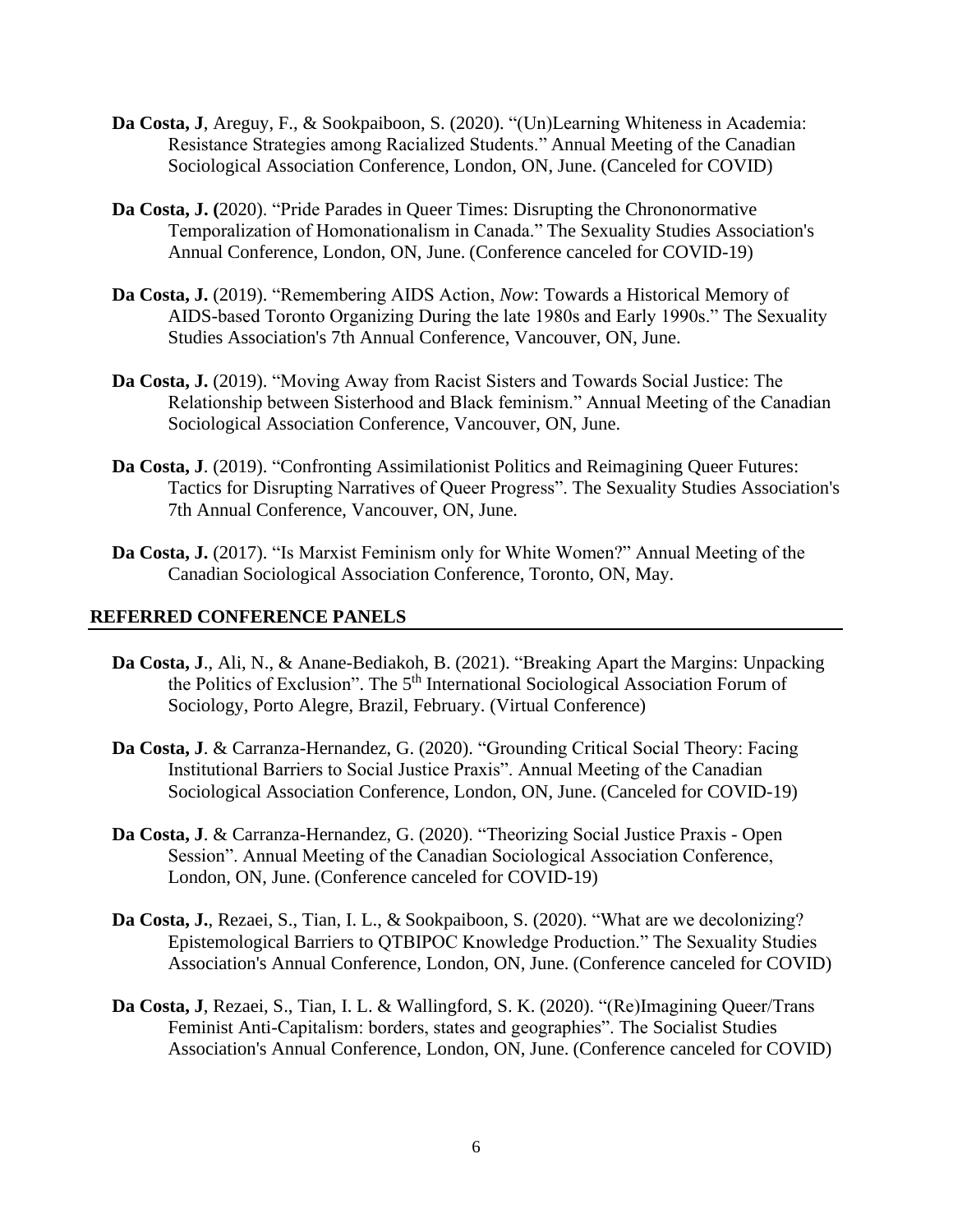## **COMMUNITY ORGANIZATION**

| <b>Paper Roads: A Traveling Library</b><br><b>Founder &amp; Executive Director</b>                                     | $2022$ - Present |
|------------------------------------------------------------------------------------------------------------------------|------------------|
| <b>FoodShare Toronto</b><br><b>Advisory Committee</b>                                                                  | $2020$ - Present |
| The People's Pantry<br>Cofounder, Executive Member & Social Media Manager                                              | $2020$ - Present |
| <b>New Sociology: Journal of Critical Praxis</b><br>$\mathbf{1}$ ru $\mathbf{1}$ radio $\mathbf{0}$ radio $\mathbf{1}$ | $2019$ - Present |

*Founder, Editor-In-Chief & Social Media Manager*

## **CONFERENCE ORGANIZATION**

| The 2 <sup>nd</sup> Annual Critical Femininities Conference<br>Committee Member                                      | $February$ – August 2022  |
|----------------------------------------------------------------------------------------------------------------------|---------------------------|
| <b>Queer Symposium (Cancelled because COVID-19)</b><br>Committee Member                                              | $2019 - 2020$             |
| The 9 <sup>th</sup> Annual York Sociology Graduate Student Association Symposium<br>Lead Organizer                   | $2019 - 2020$             |
| <b>York University Immigration Research Symposium</b><br>Graduate Assistant                                          | $2018 - 2019$             |
| The 8 <sup>th</sup> Annual York Sociology Graduate Student Association Symposium<br>Co-Lead Organizer                | $2017 - 2018$             |
| <b>TEACHING EXPERIENCE</b>                                                                                           |                           |
| <b>Graduate Course Co-Instructor</b>                                                                                 |                           |
| The University of Guelph<br>FRAN 6200: Re-Thinking the Human                                                         | June 2019 – November 2019 |
| <b>Graduate Seminar Lecturer</b><br>York University                                                                  |                           |
| "Futurism: (Re)Claiming, (Re)Visioning, (Re)Creation"<br>GS/SOCI 6200: PostColonial and Third World Feminisms        | March 29, 2022            |
| "New Sociology: A Guide to Graduate Publishing"<br>SOCI 6002: Doctoral Seminar II: Professional Development Workshop | September 23, 2019        |
| <b>Western University</b><br>"Feminist Approaches and Standpoint Methodologies"                                      | <i>February 18, 2016</i>  |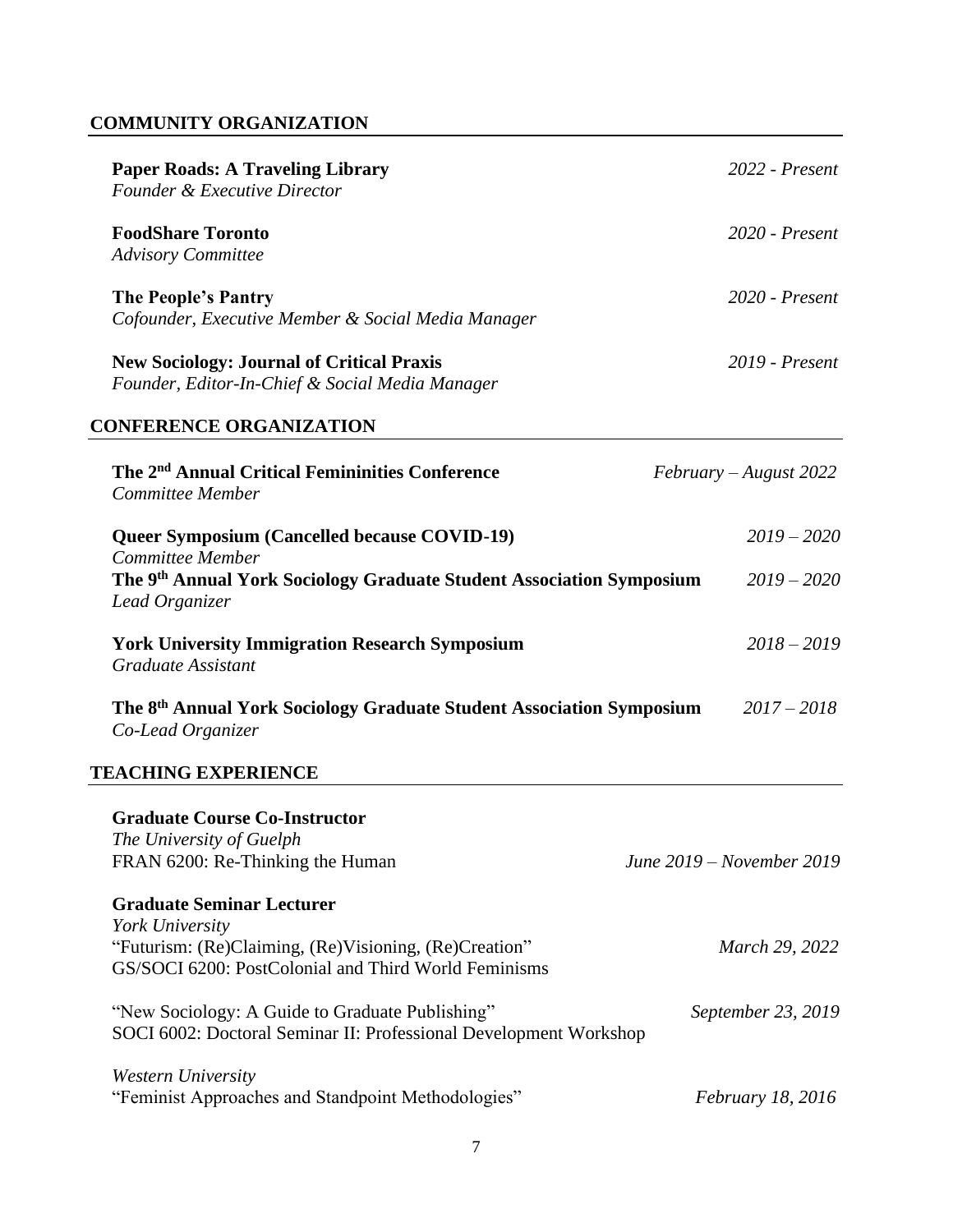## Sociology 9021B: Qualitative Research Methods

## **Research Mentor**

| York University<br>Project Coordinator, "Falling In-Love with Research (FLR)"<br>Department of Sociology                                                                               | $2017 - 2019$                                                                                                         |
|----------------------------------------------------------------------------------------------------------------------------------------------------------------------------------------|-----------------------------------------------------------------------------------------------------------------------|
| <b>Teaching Assistant</b>                                                                                                                                                              |                                                                                                                       |
| York University:<br>SOCI 3036A: Families and Social Change<br>SOCI 1021A: Introduction to Sociology<br>SOCI 3036A: Families and Social Change<br>SOCI 1021A: Introduction to Sociology | September 2021 – Present<br>September 2019 - April 2021<br>September 2017 - April 2019<br>September 2016 - April 2019 |
| <b>Western University</b><br>SOCI 1020A: Introduction to Sociology                                                                                                                     | September 2014 - April 2016                                                                                           |
| <b>Undergraduate Guest Lecturer</b><br><b>Suffolk University</b><br>"Racism in Gender and Sex Social Movements"<br>SOCI116-A: Social Justice                                           | November 20, 2020                                                                                                     |
| York University<br>"Intersectionality in Feminist Social Movements"<br>AS/SOCI 3690 6.0: Sociology of Gender                                                                           | March 24, 2021                                                                                                        |
| "Homonationalism and Queer Futurity"<br>AP/SOCI3450 6.0 A: The Sociology of Race and Racism                                                                                            | March 2, 2020                                                                                                         |
| "The Sociology of Family and Personal Life"<br>SOCI 1021A: Introduction to Sociology                                                                                                   | April 20, 2017                                                                                                        |
| Western University<br>"Gendered Sexuality, Lesbian Women and Health Behaviours"<br>SOCIOLOGY 2246A: Sociology of Health and Illness                                                    | March 10, 2016                                                                                                        |
| "LGBT Controversies: Feminism and LGBTQ2+ Issues"<br>SOC 1026G: Controversies in Sociology                                                                                             | April 2, 2016                                                                                                         |

### **INVITED TALKS**

Da Costa, J. (2022). "Erotic Pedagogy: Sex Education by and for QTBIPOC." *SOGI UBC Research to Practice Microgrant Program 2022 Conference*, University of British Columbia, May (Digital Panel).

Da Costa, J. (2022). "Wealth Inequality." *YLI* (Session 2&3), DAREarts, May (Digital Panel).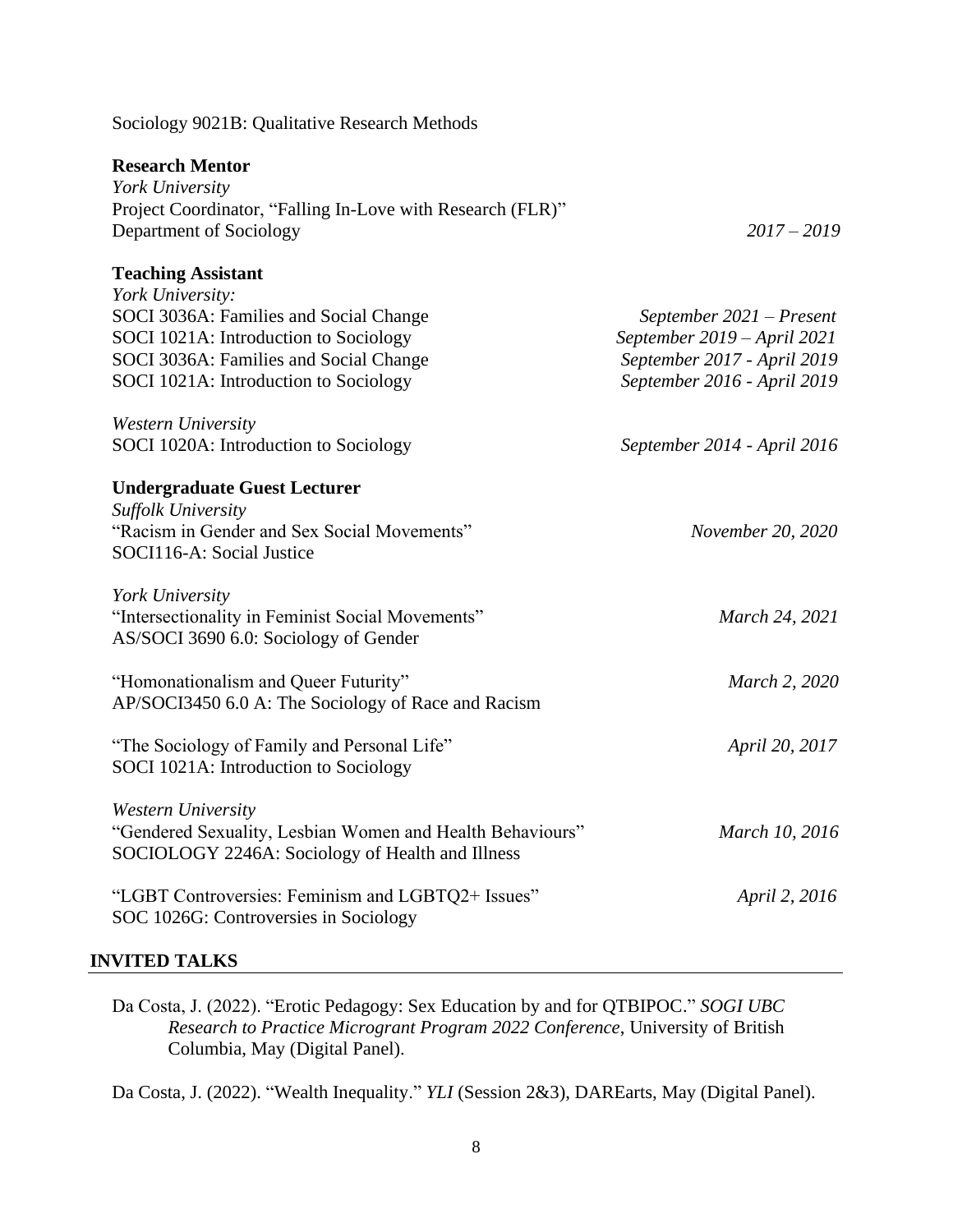- Da Costa, J. (2021). "Food justice, Sovereignty, and Security." *Victoria College Sustainability Commission*, Toronto, ON, March (Digital Panel). Available at: https://www.youtube.com/watch?v=DR6SMDL4jYo
- DeGrey, T., Aiello, D., Da Costa, J., and Turner, L. (2021). "Mutual Aid Panel." Studies in National and International *Development*, Queens University, February (Digital Panel).
- Da Costa, J., and Mann, N. (2020). "Shaping a Just Recovery in Davenport: The Evolution of Mutual Aid." *St Anne's Anglican Church*, Toronto, ON, November (Digital Panel).
- Wood, L., Da Costa, J., Peters, K., Moyo, N., Marsili, L., Cinquemani, L., & Tagliavia, F. (2020). "Organizing During a Pandemic: Lessons for the Left." *SIS Salon*, Palermo, Sicily, June (Digital). Available at: https://www.youtube.com/watch?v=s2uw5GWrTKI.
- Cutrara, S., Da Costa, J., Dauphinee, E., Fernandes, G., & Constanza, M. (2019). "Open Access Publishing in the Social Sciences and Humanities for Graduate Students." Open Access Week: Publishing in Open Access, *York University Libraries*, Toronto, ON, October.
- Da Costa, J. (2019). "How to Start a Graduate Journal". *Coalition of Graduate Employee Unions 2019 Conference: Building Solidarity Across Movements*, Toronto, ON, August.

### **PUBLIC SOCIOLOGY & MEDIA PRESENCE**

#### DIGITAL

- Da Costa, J. (2022). 'Solidarity, not charity': Mutual Aid Groups Created in Response to COVID-19 are Still Helping Food Insecure Torontonians Post-Pandemic". [*The Green Line* Interview]. Available at: https://www.instagram.com/p/CbLWtPyJGET/
- Da Costa, J. (2021) 'Solidarity, not charity': The People's Pantry connects volunteer cooks with those experiencing food insecurity in the GTA [*Toronto Star* Interview]. Available at: https://www.thestar.com/life/food\_wine/2021/05/20/solidarity-not-charity-the-peoplespantry-connects-volunteer-cooks-with-those-experiencing-food-insecurity-in-the-gta.html
- Da Costa, J. (2021). Ep. 007 The People's Pantry [*Atlas of Resistance Podcast*]. Available at: https://atlasofresistance.castos.com/episodes/ep-007-the-peoples-pantry-397d71f1c9fd24
- Da Costa, J. (2021). The People's Pantry in Toronto provides free home-cooked meals to those in need [*BlogTo* Interview]. Available at: https://www.blogto.com/eat\_drink/2021/01/peoples-pantry-toronto-provides-free-homecooked-meals-those-need/
- Da Costa, J. (2020). Reasons to Love Toronto. No. 1: Because our home chefs are feeding the hungry [*Toronto Life* Feature]. Available at: https://torontolife.com/life/no-1-becauseour-home-chefs-are-feeding-the-hungry/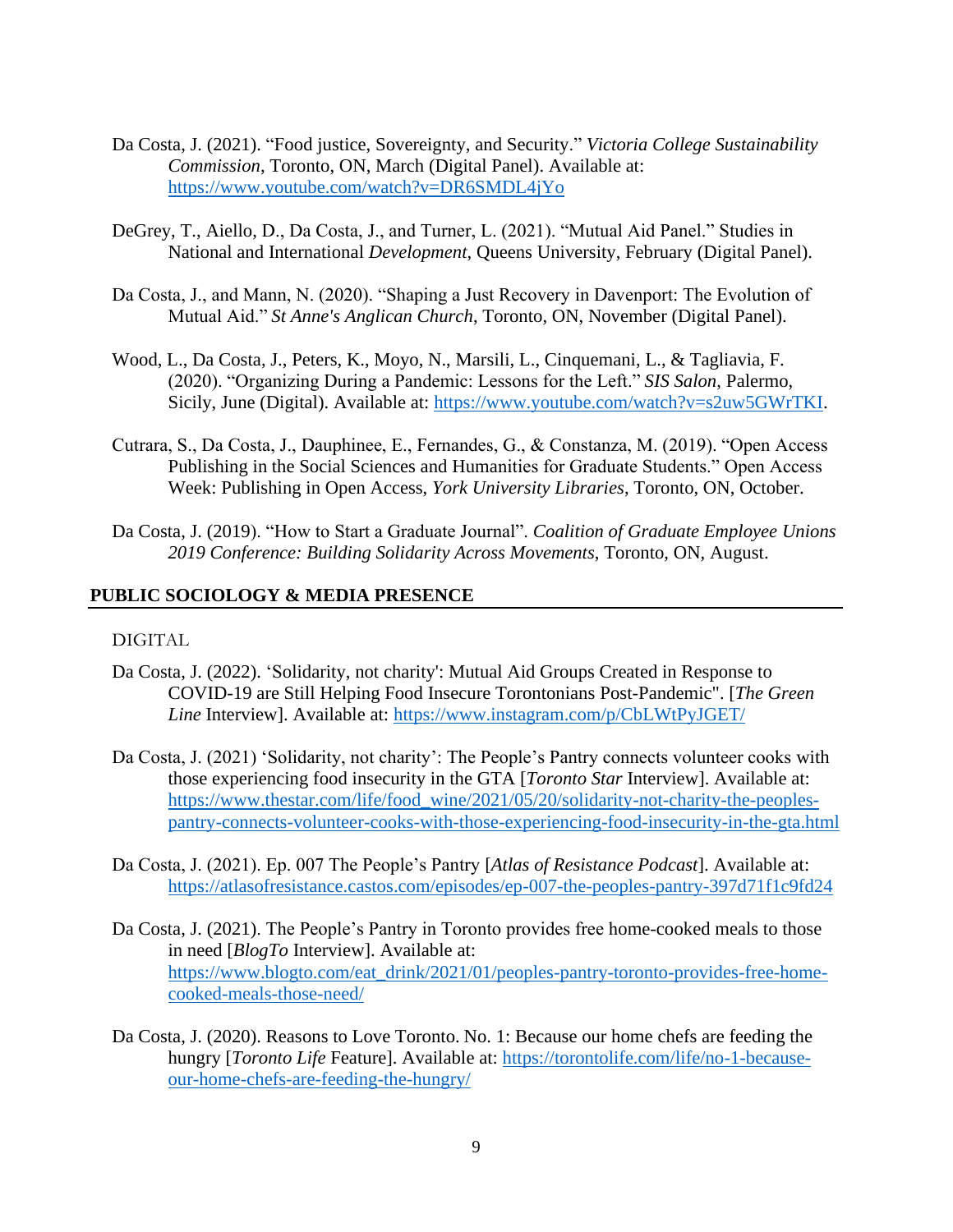- Da Costa, J. (2020). The Exception as the Rule: Toronto's Social Reproduction Organizing in the age of COVID-19 [*Spectre Journal* Interview] Available at: https://spectrejournal.com/the-exception-as-the-rule/
- Da Costa, J. (2020). Grad student addresses food insecurity in Ontario as co-founder of a grassroots community initiative [*yFile* Feature]. Available at: https://yfile.news.yorku.ca/2020/08/13/laps-student-addresses-food-insecurity-in-ontariowith-grassroots-community-initiative-note-use-they-their-pronouns/
- Da Costa, J. (2020). 'The People's Pantry' Gives Free Food to Torontonians Experiencing Food Insecurity [*HuffPost Canada* Interview]. Available at: https://www.huffpost.com/archive/ca/entry/peoples-pantry-free-foodtoronto\_ca\_5ed163a2c5b64d62dd502851
- Da Costa, J. (2020). Reframing Gender Panel with Tsholo, Gitanjali, Kusha & Jade [*Possibilities Podcast*]. Available at: https://anchor.fm/possibilities-podcast/episodes/Reframing-Gender-Panel-with-Tsholo--Gitanjali--Kusha--Jade-egg2pu

PRINT | TV | FILM

Da Costa, J. (2021). Technology and Food Insecurity [*West End Phoenix Print* Interview].

- Da Costa, J. (2021). The People's Pantry [Vimeo Documentary]. Available at: https://vimeo.com/461246686
- Da Costa, J. (2020). 'Food is Love': Volunteers look to continue feeding Toronto with 'The People's Pantry' [*CityNews Toronto* Interview]. Available at: https://toronto.ctvnews.ca/food-is-love-volunteers-look-to-continue-feeding-toronto-withthe-people-s-pantry-1.5145374
- Da Costa, J. (2020). The People's Pantry is Helping Combat Food Insecurity [*CityNews Toronto* Interview]. Available at: https://toronto.citynews.ca/video/2020/07/28/peoples-pantryhelping-combat-food-insecurity/#:~:text=combat%20food%20insecurity

Da Costa, J. (2020). Re: Framing Gender Exhibition [*Trans Fashion Exhibition* Interview]. Available at: https://reframinggender.wixsite.com/reframinggender

## **SERVICE TO DEPARTMENT AND UNIVERSITY**

**New Sociology: Journal of Critical Praxis** *2019 - Present York University* Founder and Editor-in-Chief

**Undergraduate Appointment Committee** *2021-2022 York University*